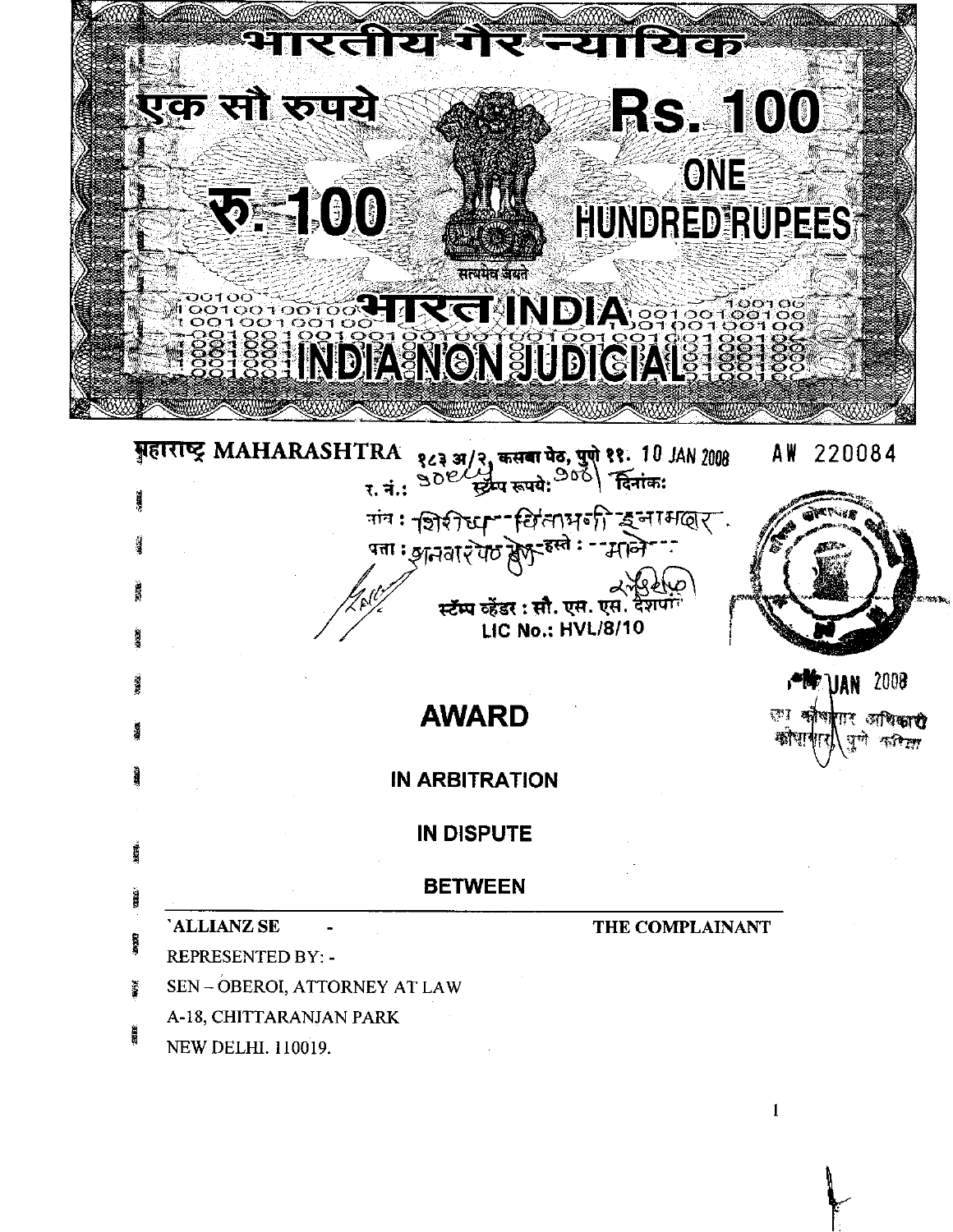WEBMASTER SKYPE NETWORK LIMITED - THE RESPONDENT 204, WOODWICH ROAD LONDON. ENGLAND. SE 7 7QY

IN THE MATTER OF DISPUTED DOMAIN NAME: - allianz.co.in

CASE NO. - NOT ALLOTTED BY NIXI

# BEFORE MR.S.C.INAMDAR, B.COM., LL.B., F.C.S. SOLE ARBITRATOR

DELIVERED ON THIS 11" DAY OF JANUARY TWO THOUSAND EIGHT.

 $\overline{2}$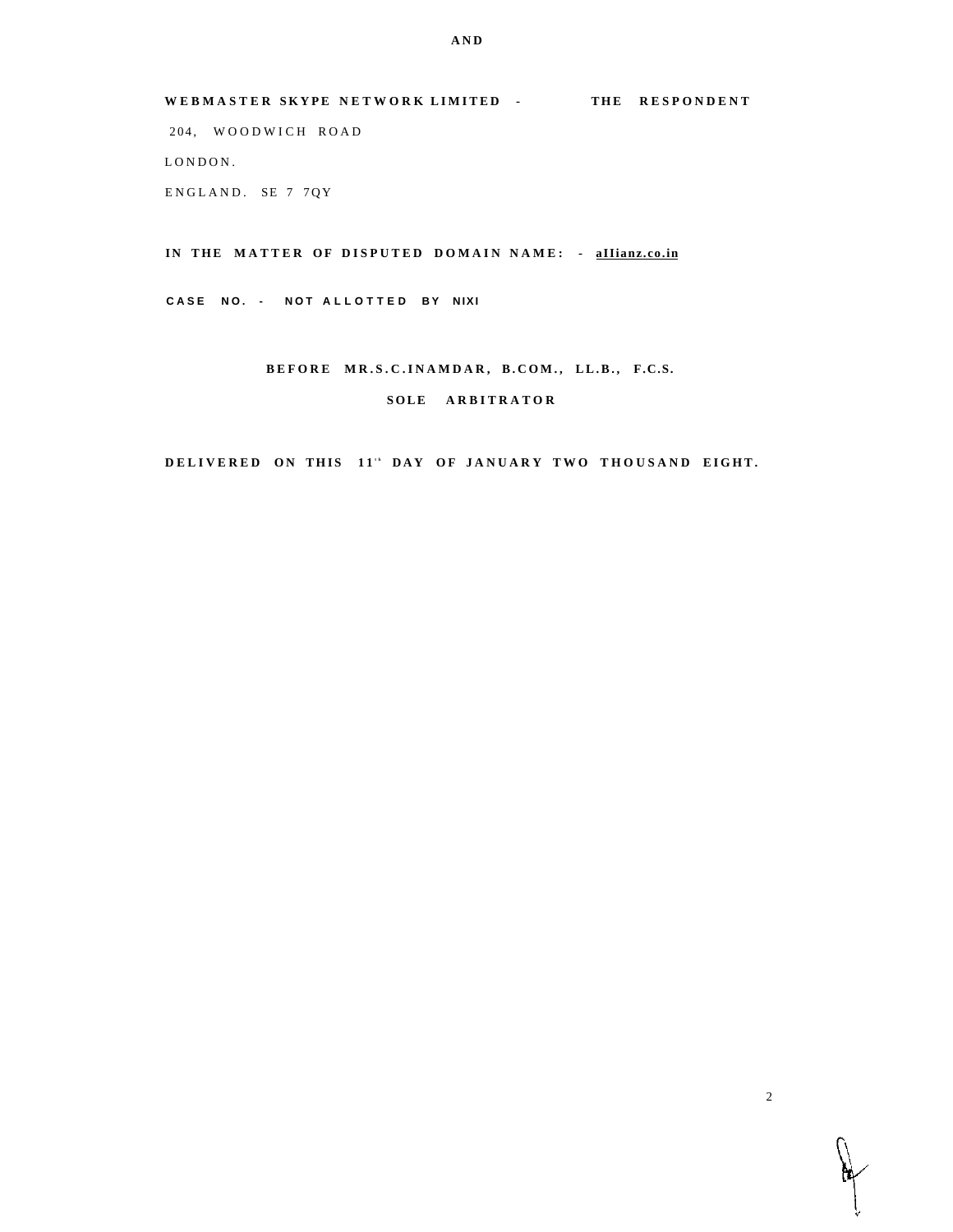## **I] SUMMARISE D INFORMATIO N ABOU T THE DISPUTE : -**

| 01. Name and address           |                         |
|--------------------------------|-------------------------|
| of the<br>Complainant:-        | Allianz SE              |
|                                | Koniginstralte<br>28    |
|                                | D-80802 Miinchen        |
|                                | GERMANY.                |
|                                |                         |
| 02. Name of the Authorised     |                         |
| Representative of complainant: | Mrs.Dahlia Sen Oberoi   |
|                                | M/s Sen - Oberoi        |
|                                | Attorneys-at-Law        |
|                                | A-18, Chittaranjan Park |
|                                | New Delhi. 100019.      |
|                                | dahlia@sen-oberoi.com   |
| 03. Name and address of        |                         |
| The Respondent: -              | Webmaster               |
|                                | Skype Network Limited   |
|                                | 204, Woodwich Road      |
|                                | London.                 |
|                                | England. SE7 7QY        |
|                                | GREAT BRITAIN (GB)      |
|                                | skype@iemail.com        |
| 04. Date on which case was     |                         |
| Referred to me for             |                         |
| Arbitration                    | 05.12.2007.             |
|                                |                         |
| 05. Date on which notice of    |                         |
| Arbitration was sent: -        | 11.12.2007.             |
|                                |                         |
| 06. Date on which first        |                         |
| reminder was<br>sent           |                         |
| to the Respondent              | 26.12.2007.             |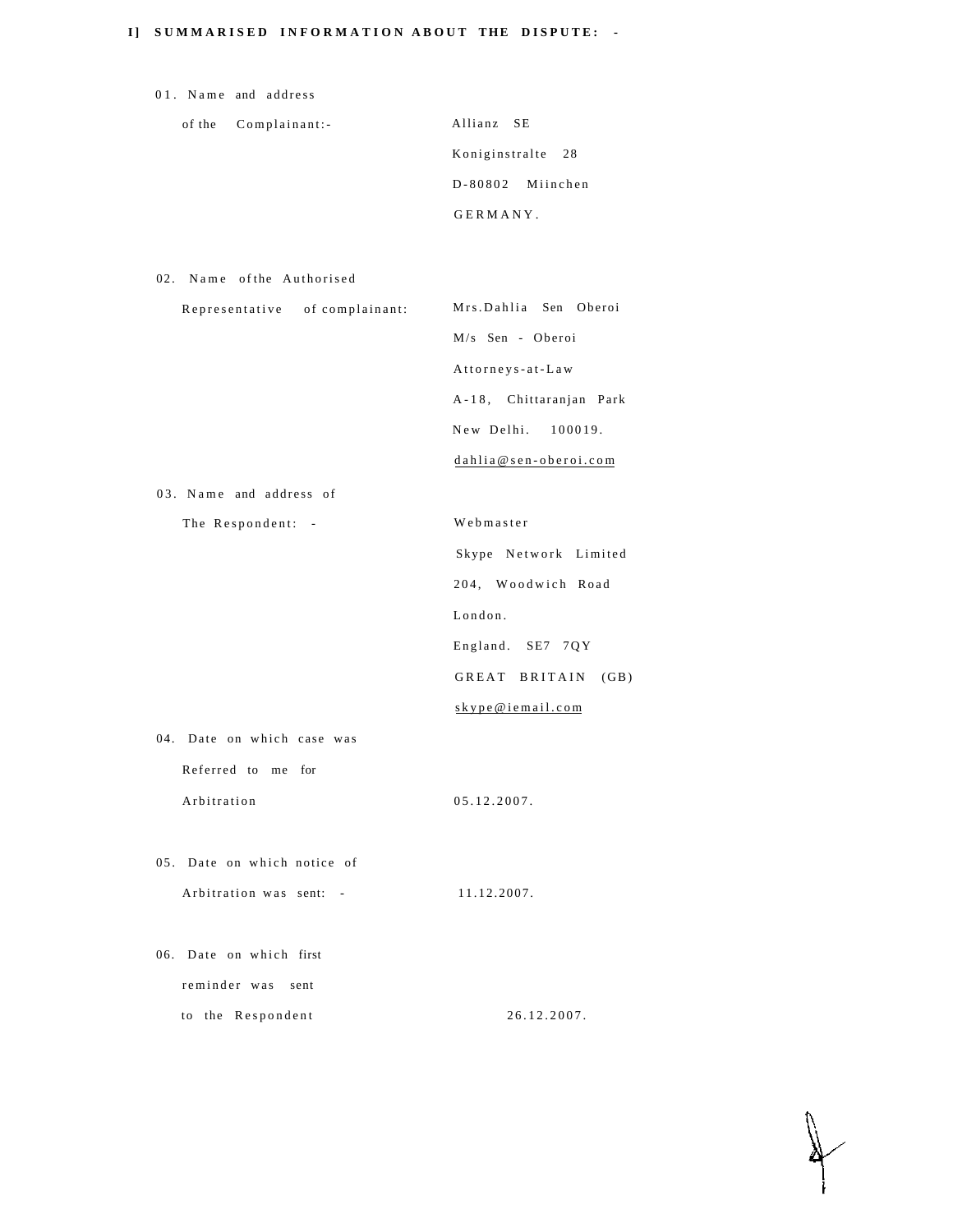| 07. Date on which second |            |
|--------------------------|------------|
| Reminder was sent to the |            |
| Respondent               | 04.01.2008 |

08. Date on which notice of closure of evidence was sent: 10.01.2008

09. Date of arbitral award 11.01.2008

#### **PRELIMINARY : -**

- 1) Allianz SE is a corporation under the laws of Germany. It has principal place of business is Germany and it does business at many places of the world. (The Complainant)
- 2) Since the Complainant is holder of various trademarks / service marks and also the word "ALLIANZ' is a part of its corporate name, it has disputed registration of domain name allianz.co.in (the disputed / domain name) in the name of M/s Webmaster Skype Network Limited. (The **Respondent).**
- 3) Upon Complainant's filing complaint under *.IN* Domain Disputes Resolution Policy (INDRP), National Internet Exchange of India (NIXI) has referred the dispute for arbitration to me.

### **II] PROCEDURE FOLLOWED IN ARBITRAION PROCEEDINGS: -**

- 01. National Internet Exchange of India, a regulatory authority in respect of .in domain names allotment, dispute resolution etc., (NIXI) vide its communication dated 5<sup>th</sup> December 2007 appointed me as sole Arbitrator in the dispute.
- 02. After my sending statement of acceptance and furnishing Statement of Impartiality and Independence, I received a copy of complaint on 10.12.2007 .

4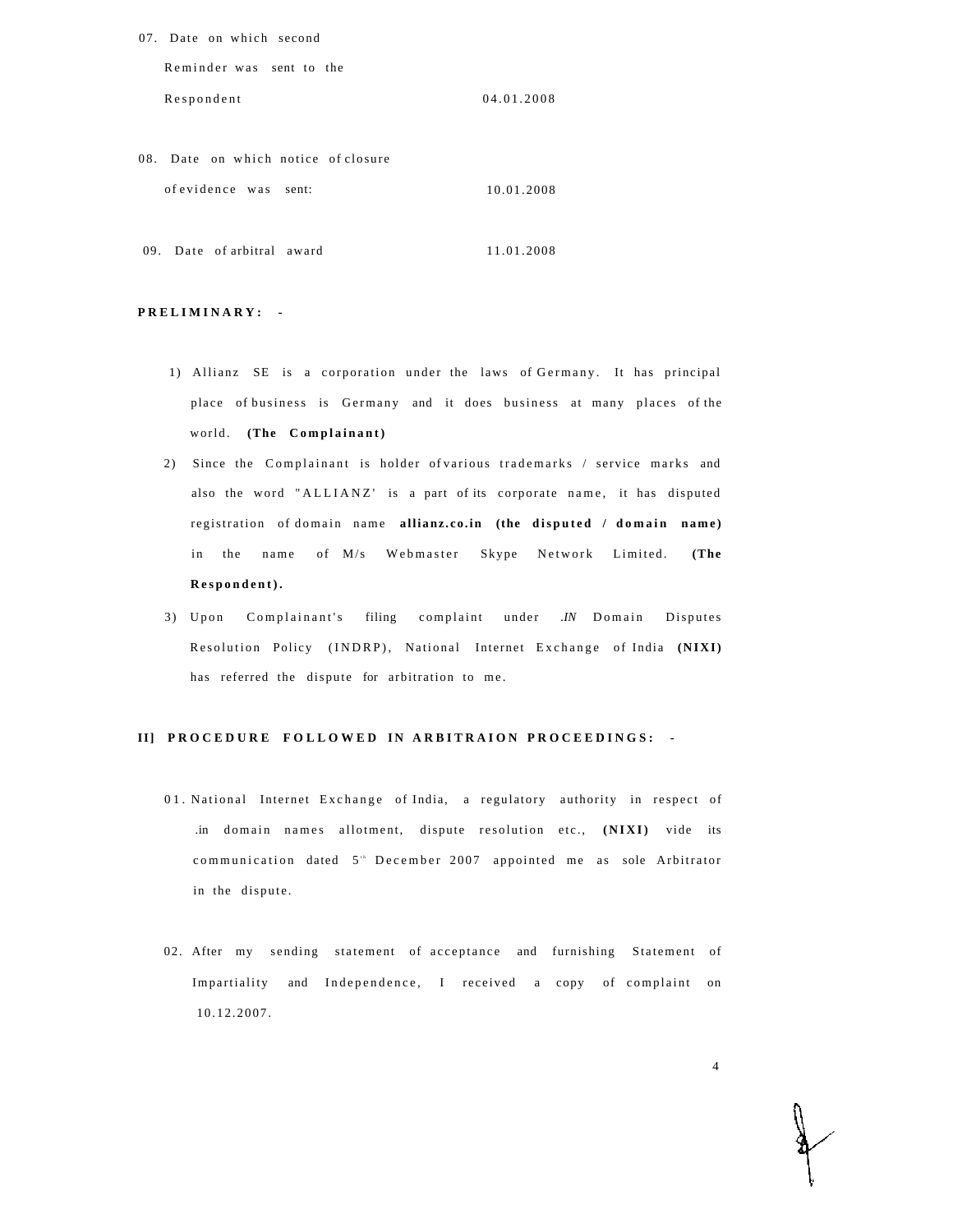- 03. On 11 December 2007 I issued Notice of Arbitration to the Respondent under copies to the Complainant and NIXI.
- 04. The Respondent failed / neglected to submit its say on the Complaint within the period of 14 days as was required under Notice of Arbitration.
- 05. I therefore sent reminder on 26<sup>th</sup> December 2007 to the Respondent along with a copy of the previous mail and Notice of Arbitration allowing the Respondent further period of 7 days to submit its say.
- 06. Due to continued failure / negligence on the part of the Respondent I sent second reminder to it on 4<sup>th</sup> January 2008 asking it to submit, its say latest by 9<sup>th</sup> January 2008. The Respondent was also warned that if it fails / **th**  continues to neglect to submit its say by 9 January 2008, the Complaint will be dealt with ex-parte.
- 07. The Respondent has failed / neglected to submit its say on the Complaint or to respond in any manner till  $10<sup>th</sup>$  January 2008.
- 08. I am therefore constrained to deal with the Complaint ex-parte and on the basis of documents furnished along with the Complaint by the Complainant.

### **ni] SUMMAR Y OF THE COMPLAINT. -**

(A) The Complainant has raised, *inter-alia*, following important objections in its

Complaint: -

a) The Complainant is a corporation under the laws of Germany engaged in providing services in insurance, banking and asset management globally. It has existence of more than 100 years. The earlier name of the Complainant has been changed from Allianz Aktiengesellschaft

5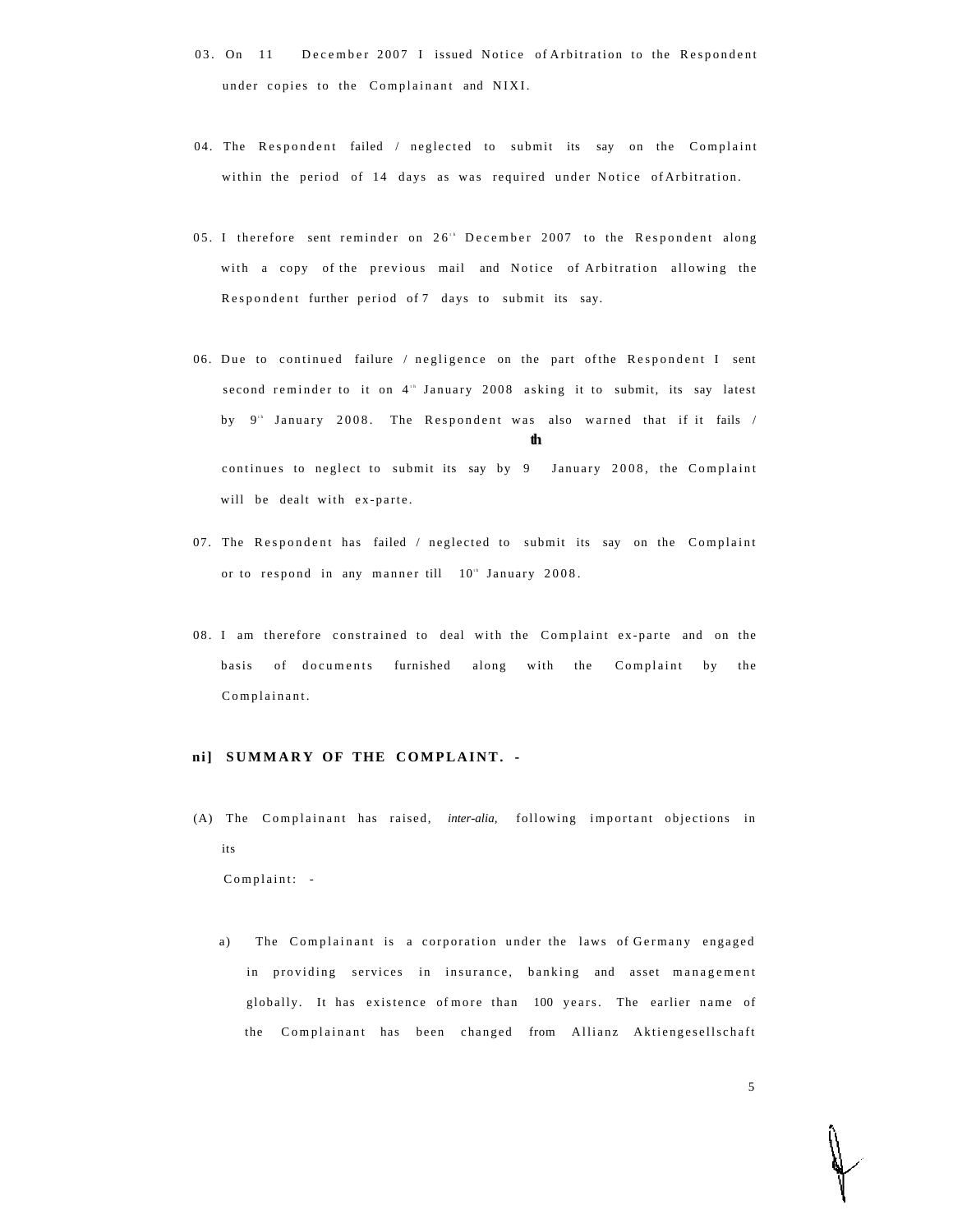and necessary entries have been made in the commercial register in Munich. Due to its long standing in terms of years as also wide spread area of its business operations, members of the public associate the mark ALLIANZ exclusively to the Complainant.

- b) The Complainant is the registered owner and/or proprietor of various trademarks including "ALLIANZ', ALLIANZ GROUP, ALLIANZ+EAGLE device. In support of its contention the Complainant has furnished copies of several trade marks registration certificates.
- c) The Respondent has no prior right in respect of the trade / service mark Allianz and no authorization to usxe these trade / service marks in any form granted by the Complainant.
- d) The Respondent does not use the domain name in connection with the *bona fide* offering of goods or services.
- e) The use of the impugned domain name allianz.co.in by the Respondent is solely with *mala fide* intentions in order to deceive the potential consumers of the Complainant's product.
- f) The Respondent has not entered into any sort of business activity till date under the website bearing the disputed domain name.
- g) The link bearing the impugned domain name leads to parked website of the Respondent. The use of impugned domain name is intended to divert consumers by misrepresenting it to be owtied by the Complainant.
- h) In general the domain name should be considered as having been registered and used in bad faith for the following reasons: -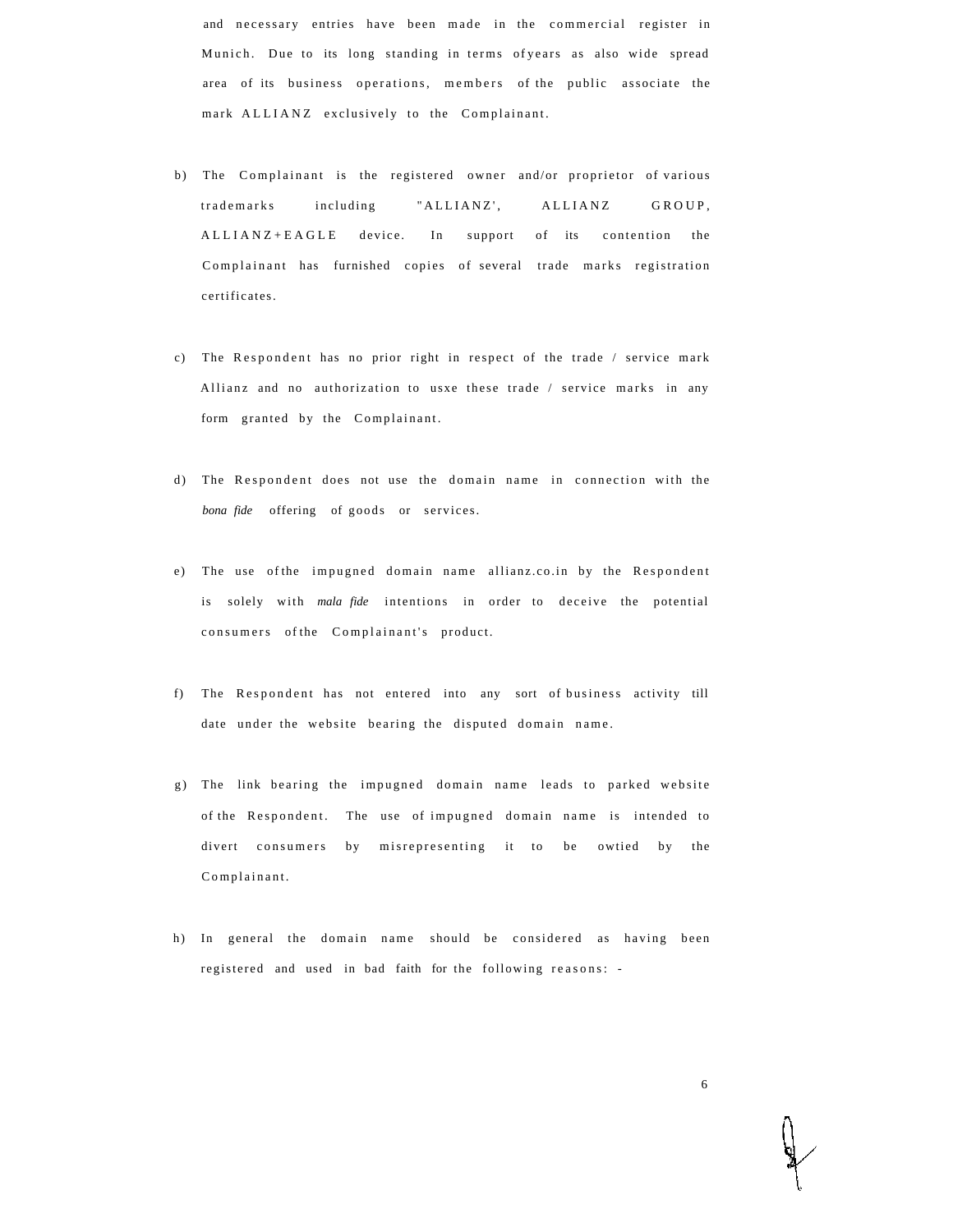- **a. The Respondent has no prior right and no authorization given by the Complainant concerning the Allianz trade / service marks.**
- **b. The Respopndent's awareness that Allianz trade/service mark is popular and famous for insurance, advisory and financial services.**
- **c. The us e of domain name with .in identical to Allianz trade/service mark of the Complainant misleading the internet**  users since it makes them believe it is the official website of **the Complainant in India.**
- **d. Operating on a parked websit e containing the link to the Indian partner of the Complainant - Bajaj Allianz Life Insurance, without any prior permission from the Complainant.**

# **(B) DOCUMENTS PRODUCED BY THE COMPLAINANT: - In support of its contentions the Complainant has furnished,** *inter-alia,* **copie s of the following important documents: -**

- a. Copy of English translation of an excerpt of the commercial **register in Munich, depicting the change in legal entity of the Complainant**
- **b. Annual report of the Complainant**
- **c. Annual report of Bajaj Allianz Life Insurance Co . Ltd.**
- **d. Worldwide income figures of Complainant's business**
- **e. List and copie s of details of Complainant's trade/servic e marks registrations/applications around the world and in India**
- **f. Copy of the decision of Office for Harmonization in the Internal Market that held that Allianz is a well-known trade/service mark with a high reputation along with its English translation**
- **g. Copie s of decisions rendered by WIPO in respect with the trade/service mark Allianz**

**7**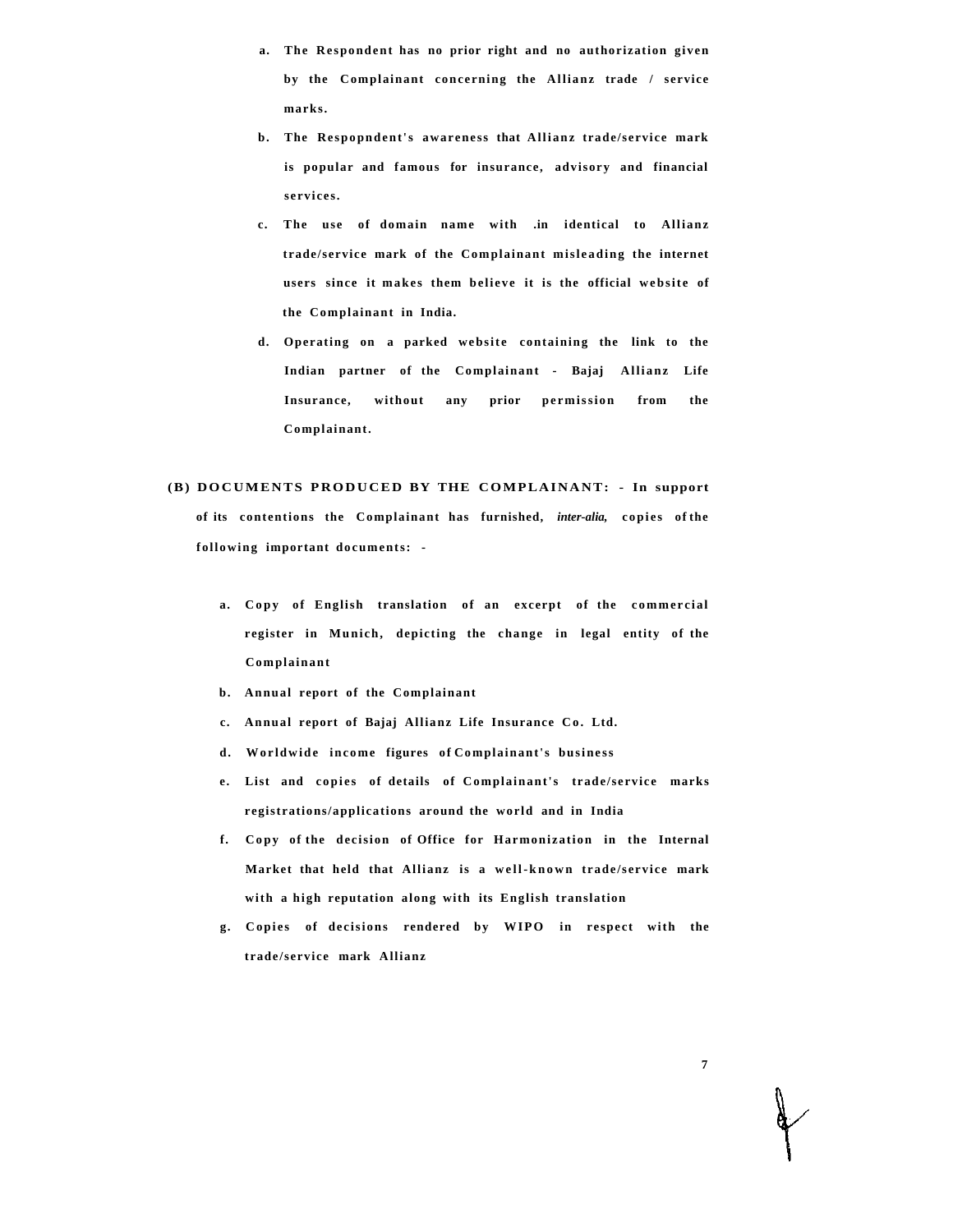#### **IV] STATEMENT OF DEFENSE: -**

Despite two reminders the Respondent has failed / neglected to respond to the Notice of Arbitration and has not submitted any say or documents in support of its case. A visit to website of the Respondent reveals hopping links to Bajaj Allianz Insurance Co. Ltd., other insurance links as also unrelated links under the categories like work from home, entertainment, lifestyle etc. which are not services offered by the Complainant.

### **V] ISSUE S & FINDINGS : -**

On the basis of policies and rules framed by NIXI in respect of dispute resolution as also on the basis of submissions of both the parties I have framed following issues. My finding on each issue is also mentioned against it respectively .

| SR. | <b>ISSUE</b>                                                      | <b>FINDING</b> |
|-----|-------------------------------------------------------------------|----------------|
| NO. |                                                                   |                |
| 01  | Complainant is holder of any registered<br>Whether the            | Yes            |
|     | trademark or service mark?                                        |                |
| 02  | Respondent is<br>holder of any<br>registered<br>Whether the       | Not<br>known   |
|     | trademark or service mark?                                        |                |
| 03  | Respondent / Registrant<br>Whether<br>has<br>registered<br>the    | Yes            |
|     | domain name in bad faith?                                         |                |
| 04  | Whether the Registrant is using the domain name before            | Yes            |
|     | notice to him?                                                    |                |
| 05  | Whether the Registrant has commonly been known<br>b <sub>V</sub>  | No             |
|     | the domain name?                                                  |                |
| 06  | Whether<br>the<br>Registrant<br>has<br>registered the<br>disputed | Yes            |
|     | domain name to intentionally attempt to attract internet          |                |
|     | website by creating confusion with the<br>the<br>users to         |                |
|     | Complainant's name?                                               |                |
| 07  | Whether, on the basis of the registered trademarks, the           | No             |
|     | Respondent is entitled to continue to use the<br>disputed         |                |
|     | domain name?                                                      |                |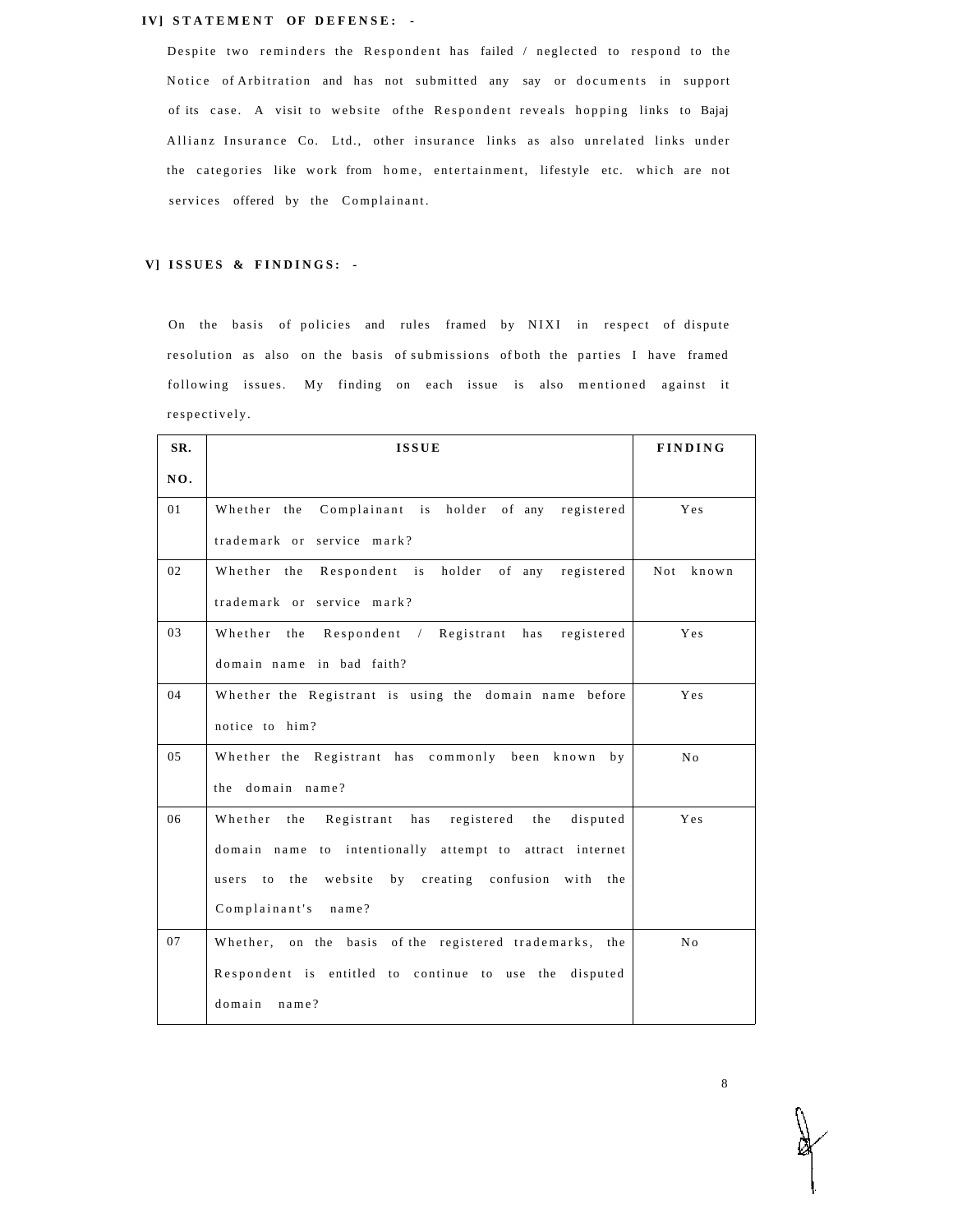- 1. The Complainant has furnished copies of its registered trademarks / service marks and applications for few more registrations.
- 2. The Complainant has established beyond any doubt its global stature, fields of its services and quantum of annual turnover.
- 3. The Complainant has also established that it has its official partner in the form of Bajaj Allianz Insurance Co. Ltd. operating in India in insurance services sector.
- 4. As confirmed by the Complainant, it has not authorized / granted permission to the Respondent to use the word and / or trade / service mark ' ALLIANZ' .
- 5. The Complainant has also produced a copy of Office for Harmonization in the Internal Market (OHIM) that held that Allianz is a well known trade / service mark with a high reputation.
- 6. The Complainant has clearly established according to INDRP that:
	- a) The Registrant has no rights or legitimate interests in respect of the domain name and
	- b) The Registrant's domain name has been registered or is being used in bad faith.
	- c) The Registrant has registered domain name for intentionally attempting to attract internet users to the website by creating confusion with the Complainant's name

07. As against the Respondent has failed  $/$  neglected to submit its say despite two reminders and sufficient opportunities given to it. The established principle of law is 'silence tantamount to acceptance'. Thus I am constrained

9